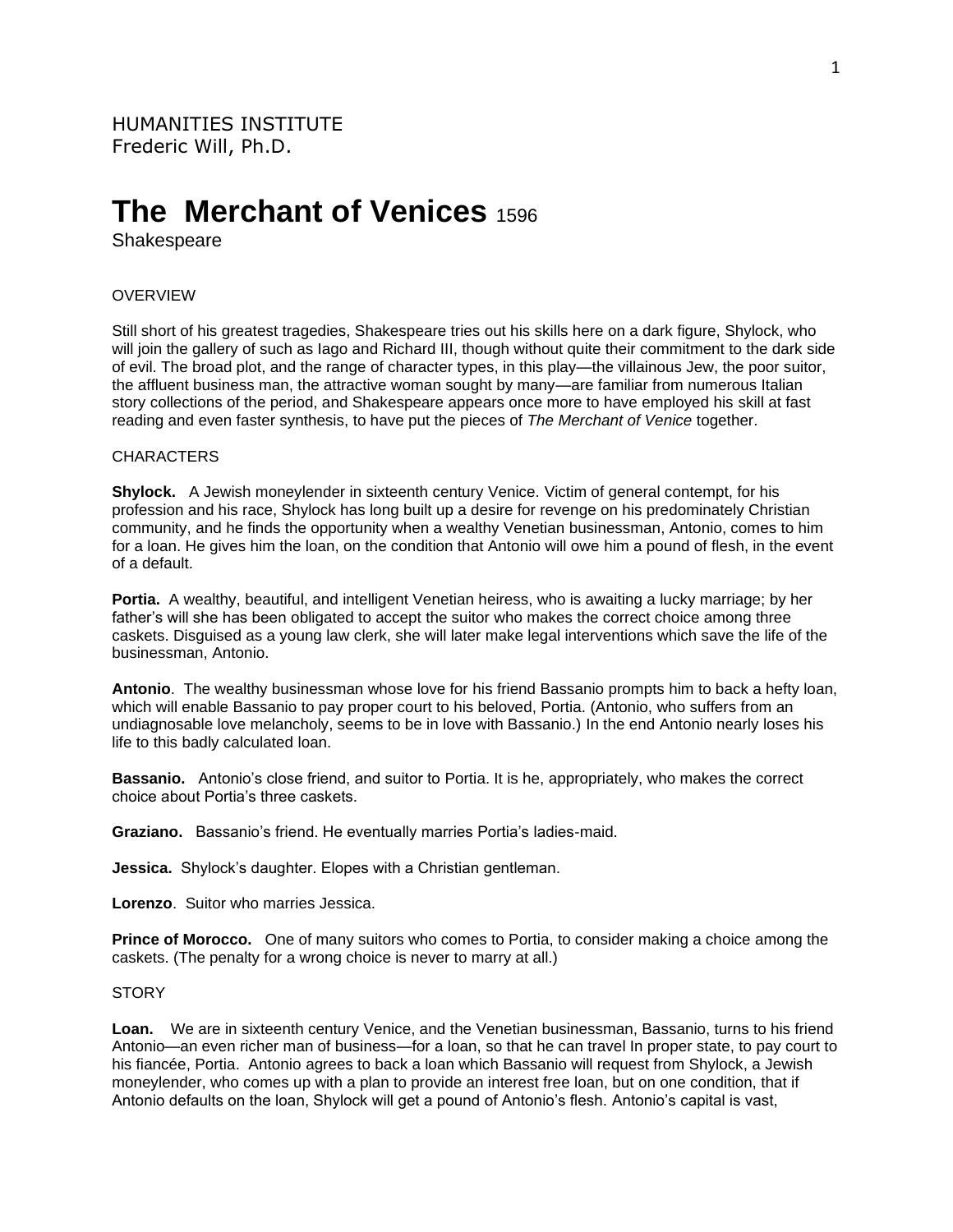although a great deal of it is in trading vessels, and there is always the possibility of a shipwreck—which would be a financial disaster for Antonio.

**Suitors.** Meanwhile, Portia is busy entertaining suitors, who continue to opt out of or fail the casket test, until Bassanio arrives, uses his instinct and immediate fondness for the lady, and chooses the proper casket. Bassanio and Portia decide on an immediate wedding, as do Graziano and Portia's maid, and the double event is in progress, in the midst of a local festivity, when the startling news comes in, that Antonio's fleet of trading vessels has suffered a fatal shipwreck. The horrible eventuality of the 'pound of flesh' appears to have become a reality.

**Legalities.** Shylock rejects many pleas to spare Antonio from the full penalty required by his contract; but Shakespeare has a trick up his sleeve, and it involves his (and his time's) favorite dramaturgical ploy of disguise. Portia (and her maid), disguised as male lawyers, go to the court and unfold a persuasive argument, that the contract signed by Antonio (with Shylock) accords the latter a pound of flesh, but no blood. The blood provision cancels out the pound of flesh, and Antonio is released from his bond.

**Resolution.** Shylock now wishes to take Bassanio's initial payment of money, but Portia, in disguise, argues persuasively that Shylock must take exactly what he contracted for—the pound of flesh-- or nothing at all. Portia continues to claim that Shylock is guilty of plotting against the life of a Venetian citizen, and must therefore pay the equivalent of half of Bassanio's money to the state, and half to Antonio. At this the Duke of Venice intervenes, reduces the fine owned by Shylock. In addition, says the Duke, Shylock must convert to Christianity, and he must will the entirety of his estate to Lorenzo and Jessica upon his death.

**End.** In the end there is the usual Shakespearean wrap up and resolution of resolutions. The characters deceived by Portia's disguise, and legal brilliance, are put back in place (as in any Shakespearean comedy): Bassanio sees through Portia's disguise; Graziano presents his ring to Nerissa, Portia's disguised law clerk; the two women return to their husbands and to Portia's home, where they find Lorenzo and Jessica kissing; news comes through that Antonio's ships have in fact made it through the storm. Everybody—or does that include Shylock? --is exhilarated.

# **THEMES**

**Anti Semitism** Shylock has all his life been a victim of anti-Semitic prejudice, which has at worst amounted to taunts and boycotts—of his money lending service. In return he has built up a spirit of revenge, which comes out in the present play, and a full commitment to what at this time was taken to be the Old Testamental perspective of an eye for an eye and a tooth for a tooth. Portia targets this perspective in her 'the quality of mercy is not strained' speech, during the trial of Shylock, and the play is permeated by allusions to the reputedly Christian virtues of humility, forgiveness, and generosity.

**Disguise**. As in many Shakespearean 'comedies' disguise plays an important role in the present play. The prime example is Portia's assuming a male disguise—ironic, because the female parts, in the plays of Shakespeare's time, were in fact played by teen age boys—in order to plead Antonio's case. Portia suggests, in an aside, that cross dressing gives women an opportunity to see inside the male world and to anticipate male strategies for getting the better of women.

**Mercy** In the trial of Shylock (Act IV) Portia builds her plea (for Antonio) around the eventual point that the Shylock-Antonio contract forbade the spilling of blood. Therefore, she argues, the pound of flesh demanded by Shylock could not be taken. Portia's overall argument, then, is that Shylock cannot take his due revenge, but in constructing this point Portia maintains (expounding a widely affirmed Christian maxim of the time) that respect for mercy overrides even the claims of justice. '

**Revenge.** Shylock is eager for revenge against Antonio, but his vengefulness is not without basis. He has suffered a life time of insults and scorn, from his fellow Venetians, and he naturally holds this destiny against the Christianity he sees in practice. At the same time, Antonio and his fellow Christians see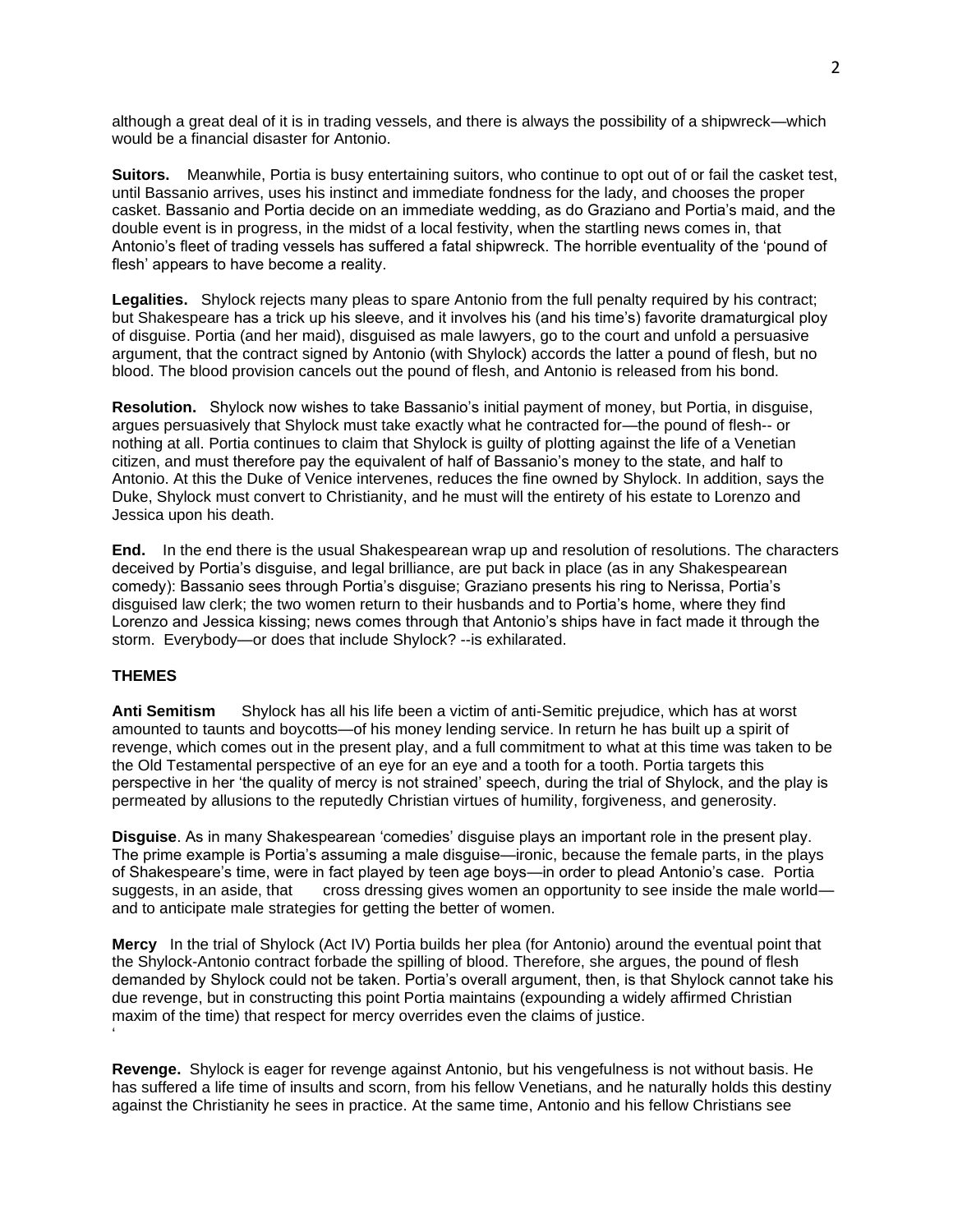Shylock, who is in the usury business, as nothing but a money maker, with no sense of what Portia calls 'mercy.' A mutual revenge setting is perfectly constructed between Christians and Jews in Venice. No one need run out of targets for his resentment.

## CHARACTER ANALYSIS

# **Shylock**

**Character** Shylock is a professional money lender—as are many of the leading figures of capitalist society today—and makes his profit from interest on loans. (Significantly enough, in the present play, Shylock has given Antonio an interest free loan.) While not known especially for the harshness of the interest he takes, Shylock is addressed throughout the play as a revenge minded fringe figure in Venetian society. His own daughter cannot wait to escape his household, and none of the other players learn from or relate to the man. Shakespeare's own view, of this haunting and central figure, vacillates: he gives Shylock lines (Act III, 49-61) which open Shylock into his humanity:

*I am a Jew. Hath not a Jew eyes. Hath not a Jew hands, organs, dimensions, senses, affections, passions; fed with the same food, hurt with the same weapons, subject to the same diseases, healed by the same means, warmed and cooled by the same winter and summer as a Christian is?*

At the same time, as the passage makes clear, being a Jew means that Shylock has learned the lessons of revenge, and will pay back harshly, for the treatment he has learned to receive from Christians.

**Parallels.** Scrooge, in Dickens' A *Christmas Carol*, comes to mind first, a perfect modern example of a selfish money centered businessman. Unlike Shylock, Scrooge is not taking revenge on Christian citizens, by taking their interest from them, but purely trying to enrich himself at others' expense. In this he resembles Balzac's *Pere Goriot*, a lover of his own money—essentially his own feces, piles of them hardening inside of him—or Moliere's *L'avare*, the greed consumed man who, unlike Scrooge, never gains any final relief from his rapacious condition. Ben Jonson's *Volpone* introduces us to the will-hunter, an honorable member of the club that to this day crowd the death bed, while B. Traven, in that subtle masterpiece, *The Treasure of the Sierra Madre,* introduces us to three treasure hunters, whose jealousy of one another's dug up treasures has murder written all over it.

### **Illustrative moments**

**Humanity.** In Act IiI Shylock reaches into his emotions, to declare his—and Jews' in general—identity with the rest of the human race. Shakespeare himself is a subtle presence in this defense of the 'universal Jew,' as he both defends the man, and excoriates him, for his deep embeddedness in the revenge game which provides the working structure of Venetian society.

Loss. In the second Act, we see Shylock beginning to realize that his daughter is about to leave himto elope with Lancelot; although this plot is still in its formative stage, Shylock has no trouble sensing it; nor does he have any illusions about being an attractive friend. He lives tightly and defensively to himself. He is the ultimate tight-ass.

**Puritanical**. We do not get many intimate insights into Shylock's world, but know that he scorns revelry and pretentious youngsters, and that he is puritanical in his private life. Well to do too, of course!

**Insistent.** In the third scene of Act III, Shylock escorts to prison the Antonio whose fleet has suffered shipwreck, and who is unable to cover the debt he and Bassanio took out at the beginning of the play. Shylock twists the vengeance theme when he asks the jailer to be careful not to let his new prisoner escape, and when, shortly after, he reiterates insistence on his pound of flesh.

**Merciful?** When the prosecutor of Antonio's trial, Portia, asks Shylock whether he may not someday want and need mercy for himself, he replies that he will not, that the time will never come that Shylock needs mercy, for he does nothing wrong.